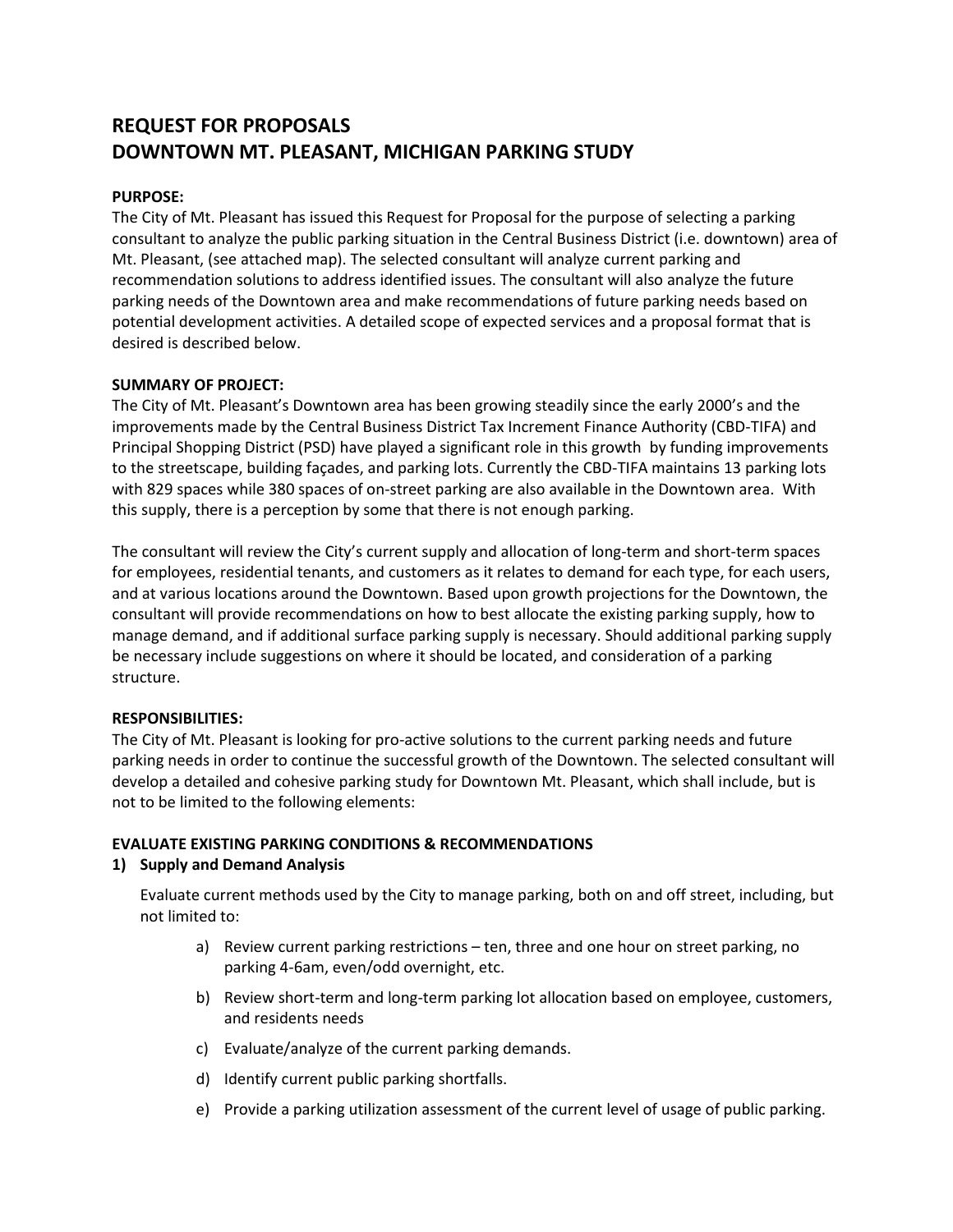- f) Revenue collection
- g) Enforcement
- h) Equipment and technology
- i) Under-utilized parking areas

## **2) Turnover Survey**

- a) Perform studies during appropriate periods of time that provide information on turnover and occupancy patterns, including major events that affect the Downtown area.
- b) Area to be reviewed is not to exceed a three-block area on Broadway from Main to Franklin and University from Broadway to Michigan.

# **3) Review the Costs of Downtown Parking**

- a) Benchmark our daytime and overnight parking permit fees with similar sized communities.
- b) Determine the true cost per space in the downtown area by quantifying maintenance and capital expenses and forgone tax revenues from alternative uses to parking.

## **4) Review current parking signage**

- a) Identify signage of public parking lots and make recommendations for improvement.
- **5) Engage key stakeholders to gather input on parking conditions and operations (business owners, renters, city staff, etc.).** 
	- a) This may include stakeholder meetings/interviews and/or small focus groups.
	- b) Provide a list of questions to be distributed to current business owners to reflect their concerns relative to the current parking conditions.

## **PARKING DEMAND STRATEGIES AND SHARED PARKING OPPORTUNITIES**

- **1) Develop strategies for improved employee, customer and renter parking options. Including, but not limited to:**
	- a) Allocation and location of short-term and long-term parking on streets and parking lots.
	- b) Enforcement and policy changes
	- c) A parking management strategies including, but not limited to:
		- Online and printed parking materials,
		- Bicycle facilities and infrastructure,
		- Access to transit stops, transit amenities,
		- Regulatory and wayfinding signage.
	- d) Technology improvements
	- e) Pilot projects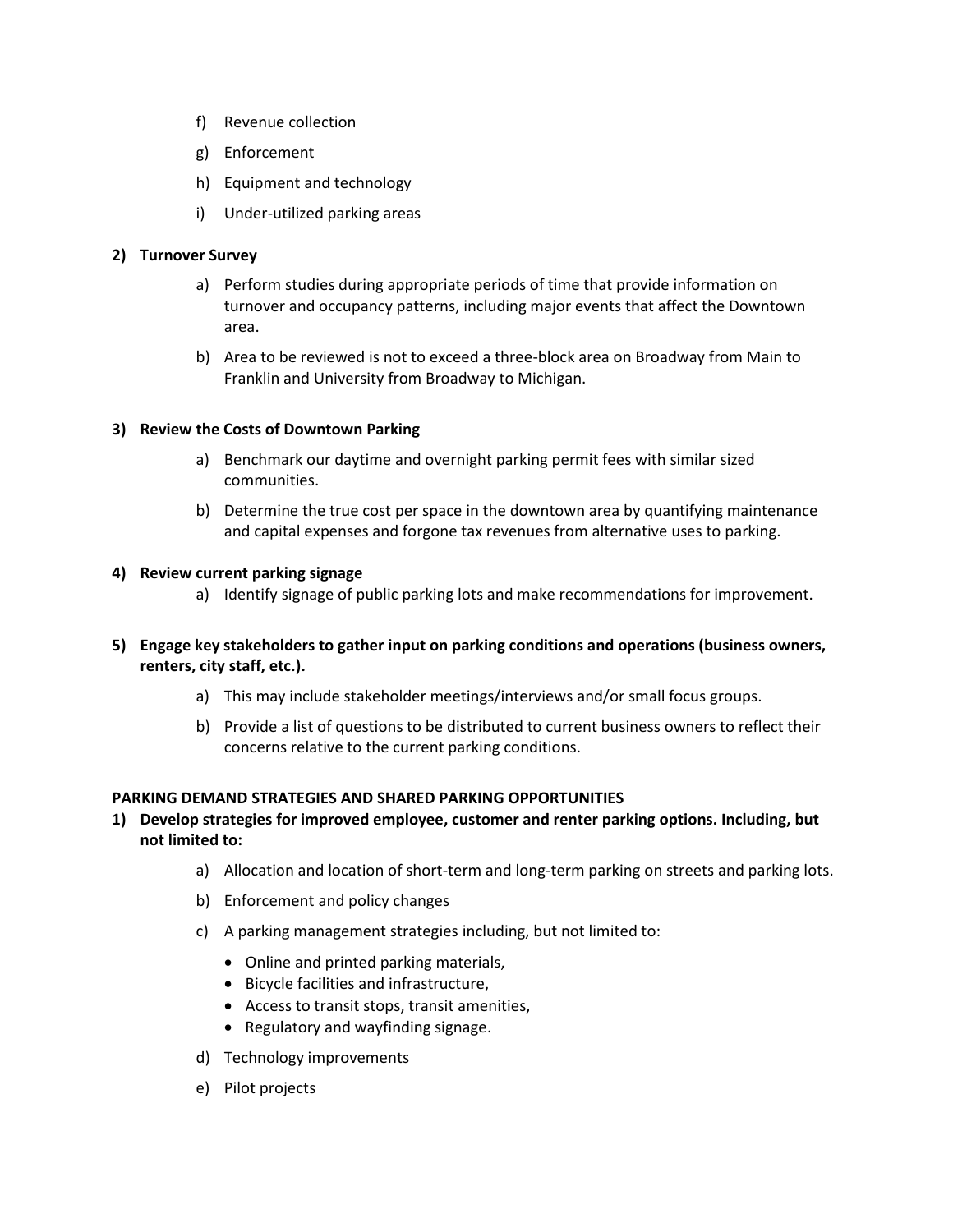The implementation plan should also include cost estimates, and recommended tools, partnerships, and potential funding sources.

- **2) Shared parking analysis for surface parking lot owners currently located in downtown. Including, but not limited to:**
	- a) First Methodist Church and Sacred Heart Church

#### **FUTURE PARKING RECOMMENDATIONS**

#### **1) Alternative Analysis**

- a) Assess the impact of future development on parking. These alternatives will be presented in 1 year, 3 year, 5 year and 7-10 year increments.
- **2) Identify and evaluate potential sites, both surface and structures, that could satisfy current and projected parking deficits if identified as a necessity.**
- **3) Review and recommend any land acquisitions or creation of new surface lots and/or parking structures.**
- **4) Evaluate the necessity of a multi-level parking structure for the current public parking conditions and future parking needs.**

This list is not intended to be a comprehensive itemization of plan components or areas needed to complete the required study. The City is relying on the consultant's professional expertise in analyzing these factors and any others that are pertinent to evaluating parking in a community that anticipates continued economic growth and an increase to pedestrian and vehicular traffic.

Items to be provided by the City and/or the design consultant

- 1) Schedule of major events Downtown
- 2) Current public parking quantities
- 3) Current building uses
- 4) Future known developments
- 5) Future known surface parking lots
- 6) Master plan for the City
- 7) Previous parking studies

#### **PROJECT START DATE**

Monday, April 18, 2016

#### **RIGHT OF REJECTION:**

The City of Mt. Pleasant reserves the right to reject any and all proposals, to award the contract to other than the low proposer, to award separate parts of the services required, to negotiate the terms and conditions of all and/or any part of the proposals, to waive irregularities and/or formalities, and, in general, to make the award in the manner as determined to be in their best interest and its sole discretion.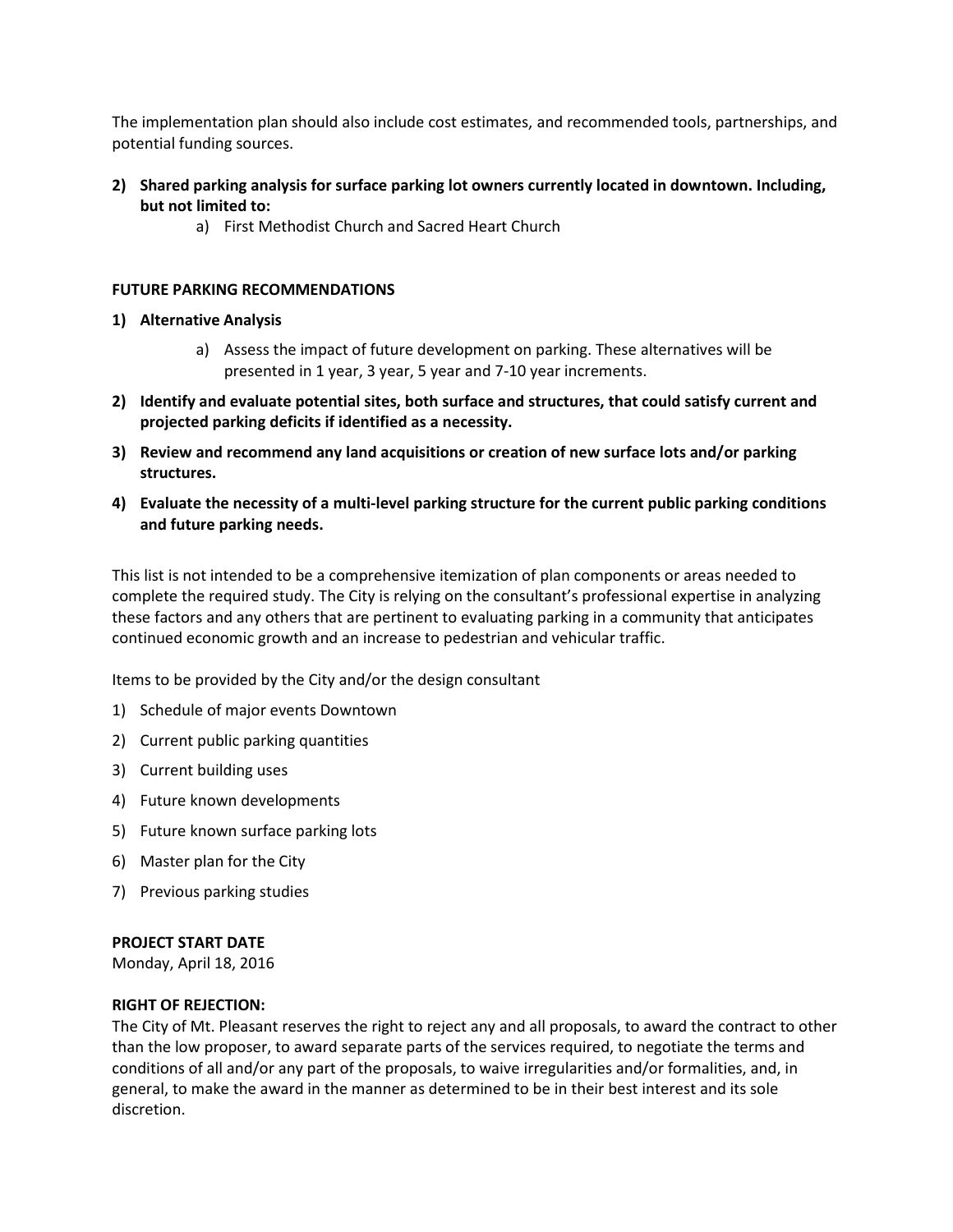#### **QUESTIONS:**

Any questions regarding this information shall be directed toward Michelle Sponseller, Downtown Development Director, telephone (989) 779-5348 or msposneller@mt-pleasant.org

#### **RFP DUE DATE:**

Five (5) sealed proposals are due at Mt. Pleasant City Hall, at the above address, on or before March 22, 2016 at 1:30pm.

#### **SUBMITTAL INSTRUCTIONS**

The City of Mt. Pleasant staff will review all submittal packages submitted for this project. To be considered as a qualified respondent, five copies of the Proposal Package must be submitted in a sealed envelope and clearly marked **RFP: Downtown Mt. Pleasant Parking Study**, and received by the City of Mt. Pleasant at the City Clerk's Office address listed below by 1:30 p.m., March 22, 2016. If addenda to the Request for Proposal are required, they will be issued on or before March 16, 2016 at 4:30pm.

Proposal packages must be mailed or delivered to the following address:

City Clerk's Office 320 West Broadway Street Mt. Pleasant, MI 48858-2447

Any packages received after this date and time will be deemed unresponsive. The city reserves the right to accept or reject any and all proposals, to re-solicit proposals, to waive any irregularities, to negotiate pricing and to select the proposal deemed to be in the best interests of the city. Issuance of this RFP does not obligate the city to award a contract nor is the city liable for any costs incurred by the proponent in the preparation and submittal of the proposal. All proposals must include the following information in the order stated below:

- 1. **Corporate Profile:** Describe on one page the background of your company and why it is qualified to provide the requested services for the City of Mt. Pleasant.
- 2. **Understanding of the Project:** Describe in two pages or less your understanding of the project including a brief overview of your plan on accomplishing the services being requested by the City of Mt. Pleasant.
- 3. **Project Team:** Describe the qualifications of the key person(s) who will be responsible for providing the requested services. Resumes for key person(s) are required. (Limit resumes to two pages for each key person listed.)
- 4. **Experience:** Provide evidence of similar, past experience that demonstrates your ability to successfully provide the services being requested in this RFP. Include names and contact information from past projects for reference purposes.
- 5. **Cost:** List standard billing rates along with an estimate of the time involved in completing the study and other documents as requested. Provide fee structure for changes in scope. Please note a desired start date of April 18, 2016.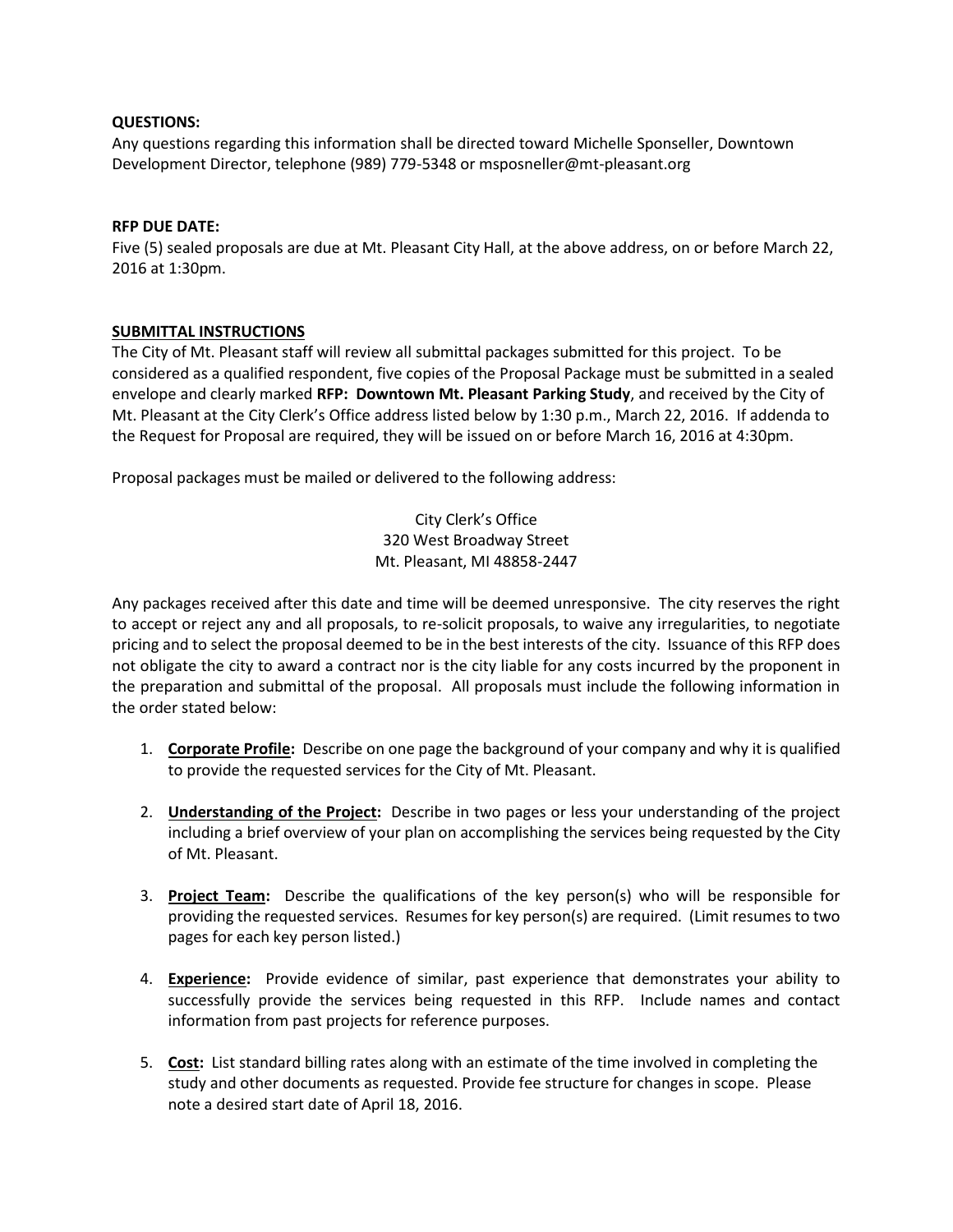#### **FEE NEGOTIATIONS**

At the time of awarding the contract to the successful firm, the City of Mt. Pleasant will negotiate a notto-exceed fee for required services. If the City of Mt. Pleasant and the successful firm cannot agree on a firm cost, the city will solicit a fee from the next highest-scored firm. The city requests to be billed on a monthly basis for any services provided.

#### **INSURANCE REQUIREMENTS**

The selected firm shall not begin any work under any contract until it has obtained the required insurance, and the City of Mt. Pleasant has approved such insurance. The successful firm shall not allow any subconsultant to commence work on its contract until all similar insurance required of the consultant has been so obtained and approved. Insurance requirements include:

- Workers Compensation Insurance including Employers Liability Coverage in accordance with all applicable statutes of the State of Michigan.
- Commercial General Liability Insurance on an "occurrence basis" with limits of liability not less than \$1,000,000 per occurrence and/or aggregate combined single limit, personal injury, bodily injury and property damage.
- Professional Liability Insurance for the life of the contract with limits of liability not less than \$2,000,000 per occurrence and/or aggregate combined single limits, and errors and omissions.